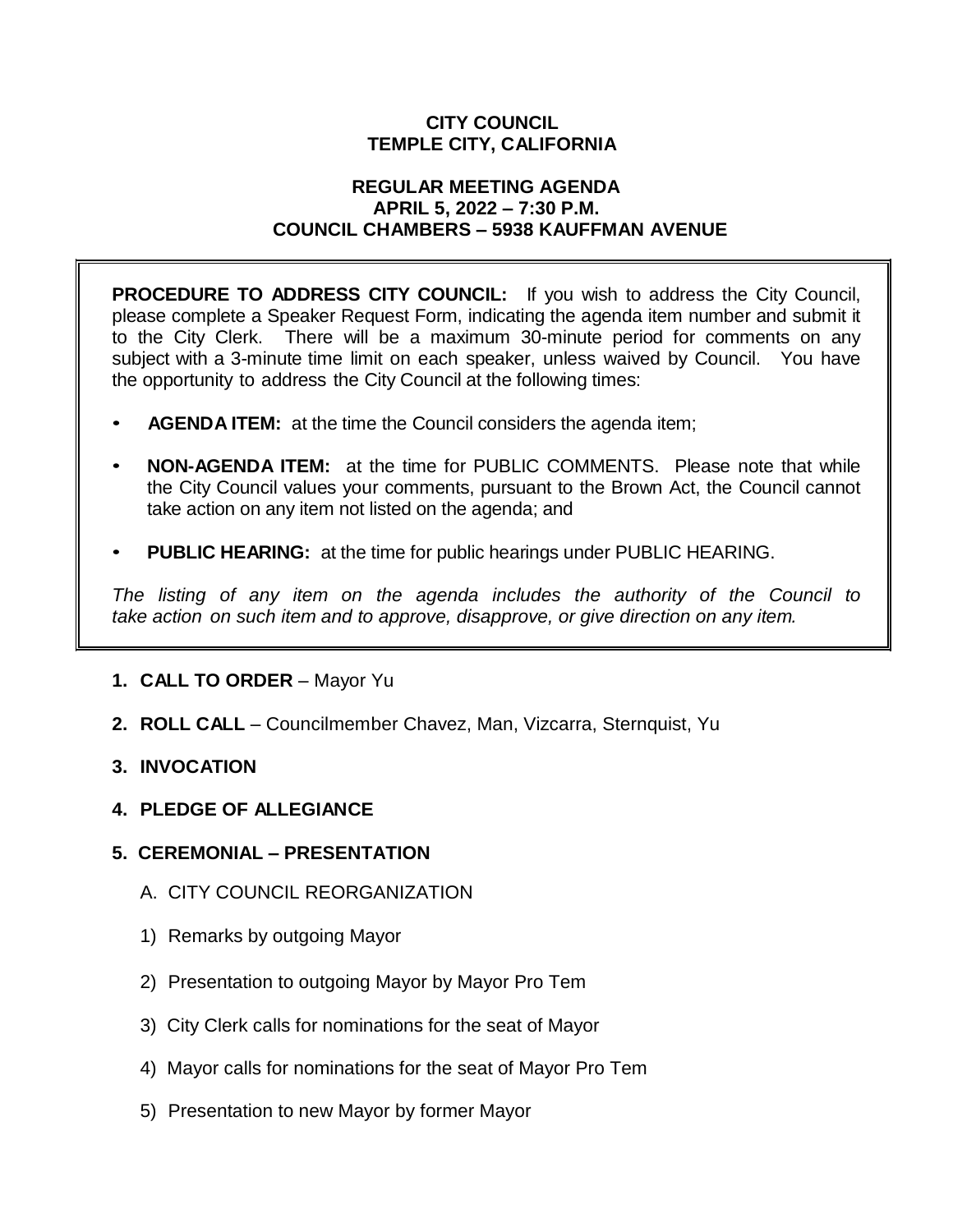City Council Agenda April 5, 2022 Page 2 of 4

- 6) Presentation to Mayor Pro Tem by Mayor
- 7) Councilmember Comments
- 8) Mayor Remarks

## **6. PUBLIC COMMENTS ON ITEMS NOT LISTED ON THE AGENDA**

The City Council will now hear public comments regarding items **not listed** on the agenda. The procedure to address the City Council is highlighted on the first page of this agenda. This section is limited to 30 minutes total.

#### **7. CONSENT CALENDAR**

All Consent Calendar items may be approved in a single motion as recommended unless removed for further discussion. If members of the City Council or persons in the audience wish to discuss any matters listed on the Consent Calendar, please address them at this time.

Recommendation: Approve Items A through D per recommendations.

## [A. APPROVAL OF MINUTES](https://www.ci.temple-city.ca.us/DocumentCenter/View/17638/7A_CCM---2022-03-15)

The City Council is requested to review and approve the Minutes of the Regular City Council Meeting of March 15, 2022.

Recommendation: Approve.

## B. [REPLACEMENT OF CITY SERVERS](https://www.ci.temple-city.ca.us/DocumentCenter/View/17639/7B_Replacement-of-Servers_Staff-Report-w-attachment)

The City Council is requested to approve the replacement of the City's four servers as the operating software is at the end of life and no longer supported.

Recommendation:

- 1. Approve the purchase and installation of four new servers; and
- 2. Approve the appropriation of \$39,050 from the General Fund unassigned fund balance.

## C. [PRINTING AND MAILING SERVICES](https://www.ci.temple-city.ca.us/DocumentCenter/View/17640/7C_Print-Services-Agreement-Staff-Report_v2)

The City Council is requested to approve a Professional Services Agreement with Curo Managed Print Production to print and coordinate mailing of CONNECT and RecCONNECT.

Recommendation: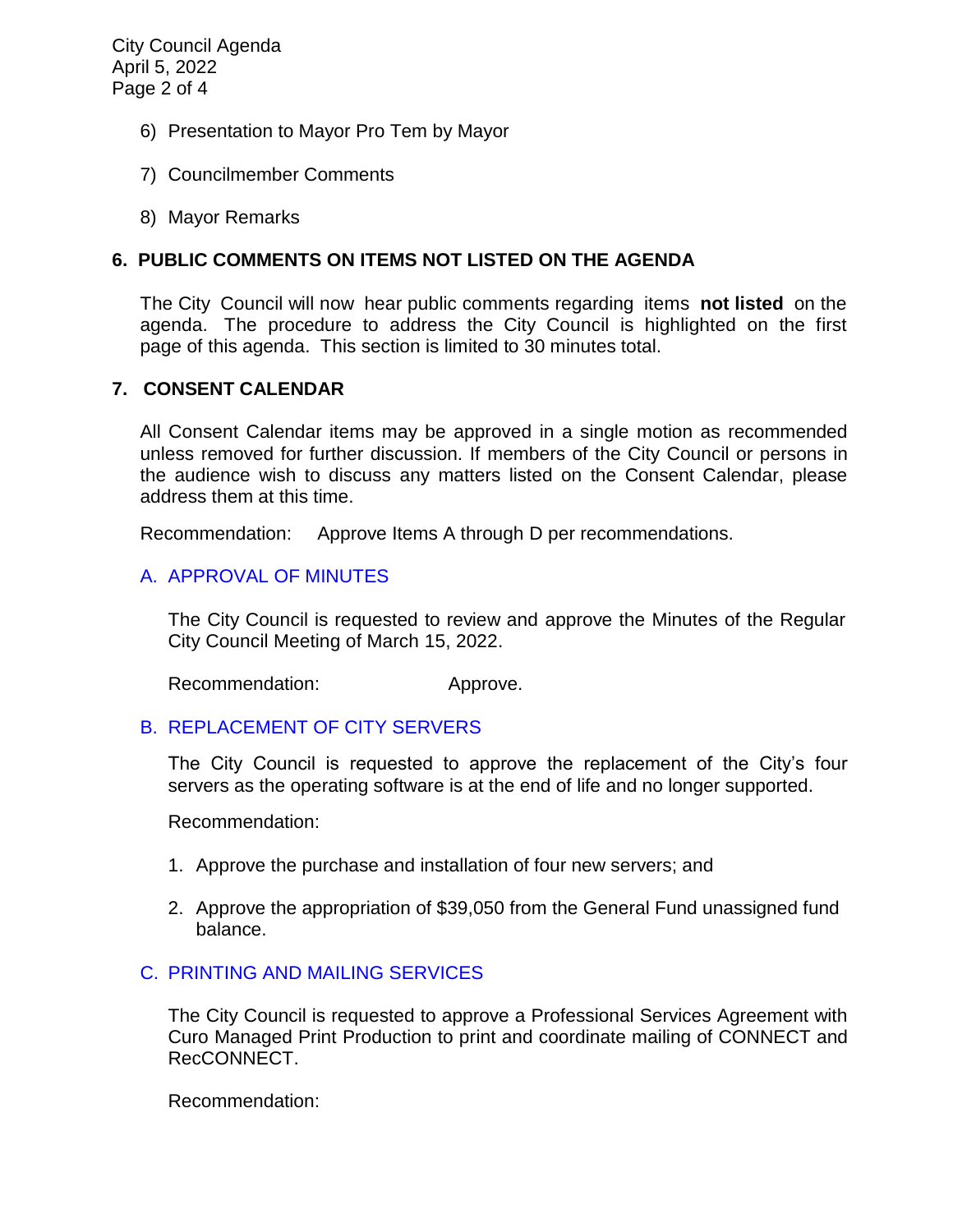City Council Agenda April 5, 2022 Page 3 of 4

- 1. Authorize the City Manager to execute a three-year professional services agreement with Curo Managed Print Production to print and coordinate the mailing of CONNECT and RecCONNECT at a cost not to exceed \$203,700; and
- 2. Approve a budget amendment for \$46,900 for a total of \$67,900.

# D. [ADOPTION OF RESOLUTION NO. 22-5587](https://www.ci.temple-city.ca.us/DocumentCenter/View/17641/7D_Warrant-Register-40522-FY2122) APPROVING PAYMENT OF BILLS [FOR FISCAL YEAR 2021-22](https://www.ci.temple-city.ca.us/DocumentCenter/View/17641/7D_Warrant-Register-40522-FY2122)

The City Council is requested to adopt Resolution No. 22-5587 authorizing the payment of bills.

Recommendation: Adopt Resolution No. 22-5587

- **8. PUBLIC HEARING** None
- **9. UNFINISHED BUSINESS** None
- **10. NEW BUSINESS**  None
- **11. UPDATE FROM CITY MANAGER**
- **12. UPDATE FROM CITY ATTORNEY**
- **13. COUNCIL REPORTS REGARDING AD HOC OR STANDING COMMITTEE MEETINGS** 
	- A. SCHOOL DISTRICT/CITY STANDING COMMITTEE (Councilmember Man and Councilmember Chavez) – Formed 1/3/2012
	- B. LAS TUNAS DOWNTOWN REVITALIZATION STANDING COMMITTEE (Councilmember Chavez and Mayor Yu) – Formed 2/18/2014
	- C. FUTURE DEVELOPMENT OF CITY PROPERTIES STANDING COMMITTEE (Mayor Yu and Councilmember Man) – Formed 2/18/2014
	- D. AUDIT STANDING COMMITTEE (Councilmember Chavez and Mayor Yu) – Formed 7/15/2014
	- E. FACILITIES, PUBLIC WORKS, AND INFRASTRUCTURE STANDING **COMMITTEE** (Mayor Yu and Councilmember Man) – Formed 4/4/2017
	- F. PRIMROSE PARK ART ELEMENT AD HOC (Councilmember Vizcarra and Mayor Yu) – Formed 5/19/20
	- G. CITY BASED HOMELESS PLAN STANDING COMMITTEE